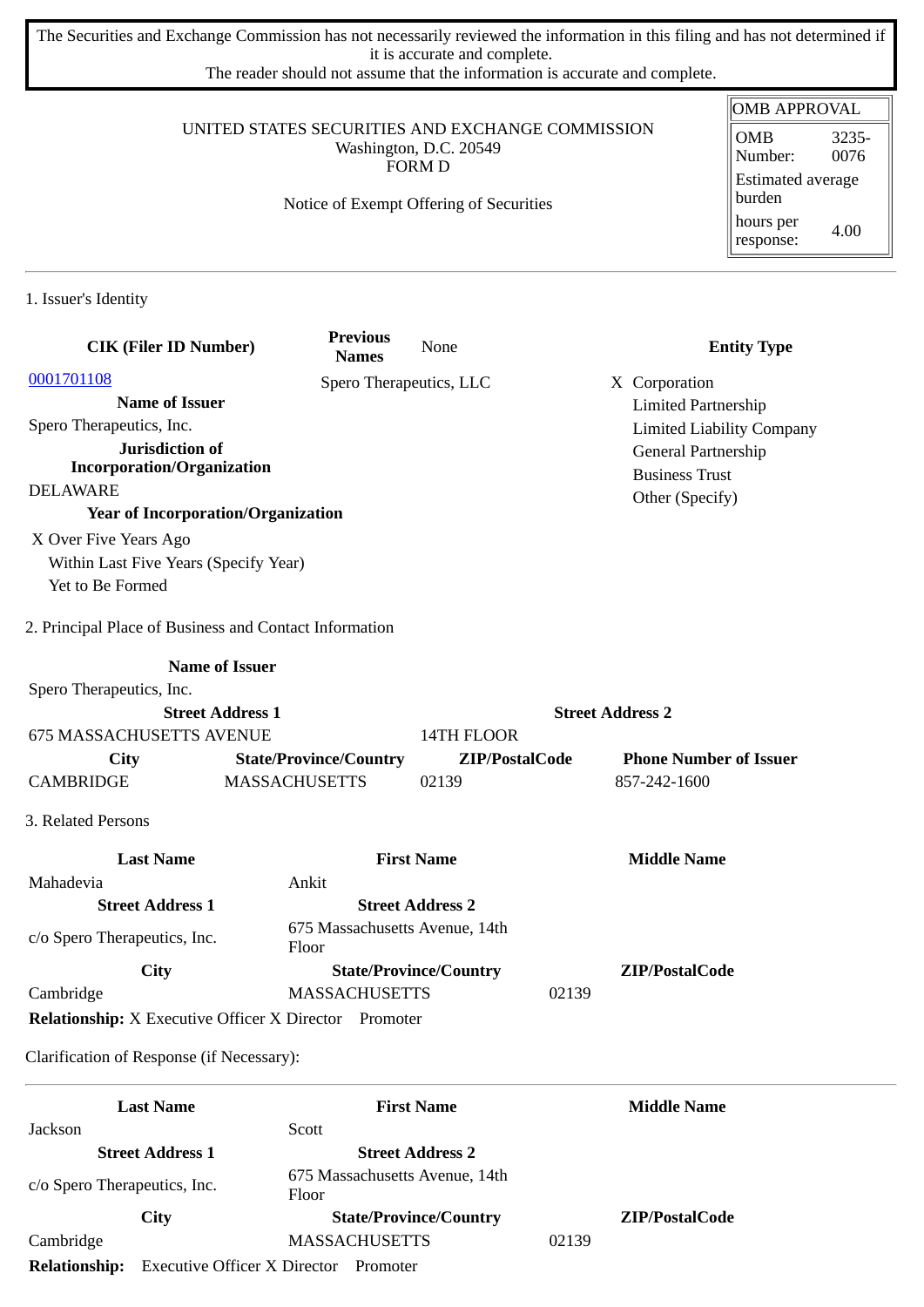Clarification of Response (if Necessary):

| <b>Last Name</b>                          | <b>First Name</b>                            | <b>Middle Name</b> |
|-------------------------------------------|----------------------------------------------|--------------------|
| Deshpande                                 | Milind                                       |                    |
| <b>Street Address 1</b>                   | <b>Street Address 2</b>                      |                    |
| c/o Spero Therapeutics, Inc.              | 675 Massachusetts Avenue, 14th<br>Floor      |                    |
| City                                      | <b>State/Province/Country</b>                | ZIP/PostalCode     |
| Cambridge                                 | <b>MASSACHUSETTS</b>                         | 02139              |
| <b>Relationship:</b>                      | <b>Executive Officer X Director Promoter</b> |                    |
| Clarification of Response (if Necessary): |                                              |                    |
| <b>Last Name</b>                          | <b>First Name</b>                            | <b>Middle Name</b> |
| Formela                                   | Jean-Francois                                |                    |
| <b>Street Address 1</b>                   | <b>Street Address 2</b>                      |                    |
| c/o Spero Therapeutics, Inc.              | 675 Massachusetts Avenue, 14th<br>Floor      |                    |
| City                                      | <b>State/Province/Country</b>                | ZIP/PostalCode     |
| Cambridge                                 | <b>MASSACHUSETTS</b>                         | 02139              |
| <b>Relationship:</b>                      | <b>Executive Officer X Director Promoter</b> |                    |
| Clarification of Response (if Necessary): |                                              |                    |
| <b>Last Name</b>                          | <b>First Name</b>                            | <b>Middle Name</b> |
| Pottage, Jr.                              | John                                         | C.                 |
| <b>Street Address 1</b>                   | <b>Street Address 2</b>                      |                    |
| c/o Spero Therapeutics, Inc.              | 675 Massachusetts Avenue, 14th<br>Floor      |                    |
| City                                      | <b>State/Province/Country</b>                | ZIP/PostalCode     |
| Cambridge                                 | <b>MASSACHUSETTS</b>                         | 02139              |
| <b>Relationship:</b>                      | <b>Executive Officer X Director Promoter</b> |                    |
| Clarification of Response (if Necessary): |                                              |                    |
| <b>Last Name</b>                          | <b>First Name</b>                            | <b>Middle Name</b> |
| Vink                                      | Patrick                                      |                    |
| <b>Street Address 1</b>                   | <b>Street Address 2</b>                      |                    |
| c/o Spero Therapeutics, Inc.              | 675 Massachusetts Avenue, 14th<br>Floor      |                    |
| City                                      | <b>State/Province/Country</b>                | ZIP/PostalCode     |
| Cambridge                                 | <b>MASSACHUSETTS</b>                         | 02139              |

Clarification of Response (if Necessary):

**Relationship:** Executive Officer X Director Promoter

|                              | <b>Last Name</b>                    | <b>First Name</b>                       |       | <b>Middle Name</b> |
|------------------------------|-------------------------------------|-----------------------------------------|-------|--------------------|
| Smith                        |                                     | Cynthia                                 |       |                    |
|                              | <b>Street Address 1</b>             | <b>Street Address 2</b>                 |       |                    |
| c/o Spero Therapeutics, Inc. |                                     | 675 Massachusetts Avenue, 14th<br>Floor |       |                    |
|                              | City                                | <b>State/Province/Country</b>           |       | ZIP/PostalCode     |
| Cambridge                    |                                     | <b>MASSACHUSETTS</b>                    | 02139 |                    |
| <b>Relationship:</b>         | <b>Executive Officer X Director</b> | Promoter                                |       |                    |

Clarification of Response (if Necessary):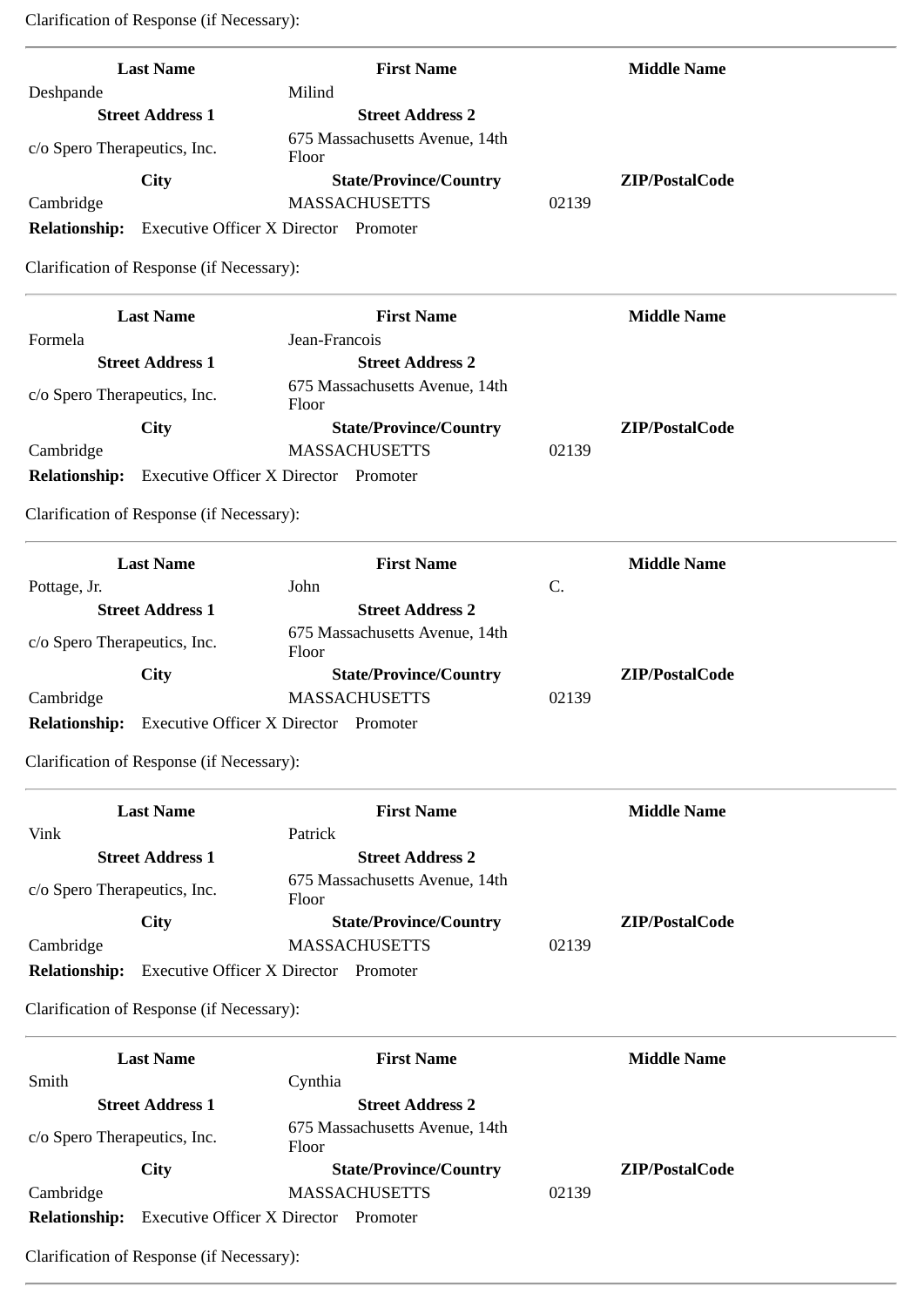|                              | <b>Last Name</b>                    | <b>First Name</b>                       |       | <b>Middle Name</b> |
|------------------------------|-------------------------------------|-----------------------------------------|-------|--------------------|
| <b>Thomas</b>                |                                     | Frank                                   | E.    |                    |
|                              | <b>Street Address 1</b>             | <b>Street Address 2</b>                 |       |                    |
| c/o Spero Therapeutics, Inc. |                                     | 675 Massachusetts Avenue, 14th<br>Floor |       |                    |
|                              | City                                | <b>State/Province/Country</b>           |       | ZIP/PostalCode     |
| Cambridge                    |                                     | <b>MASSACHUSETTS</b>                    | 02139 |                    |
| <b>Relationship:</b>         | <b>Executive Officer X Director</b> | Promoter                                |       |                    |

Clarification of Response (if Necessary):

| <b>Last Name</b>                         | <b>First Name</b>                       |       | <b>Middle Name</b> |
|------------------------------------------|-----------------------------------------|-------|--------------------|
| Joseph                                   | Tamara                                  |       |                    |
| <b>Street Address 1</b>                  | <b>Street Address 2</b>                 |       |                    |
| c/o Spero Therapeutics, Inc.             | 675 Massachusetts Avenue, 14th<br>Floor |       |                    |
| <b>City</b>                              | <b>State/Province/Country</b>           |       | ZIP/PostalCode     |
| Cambridge                                | <b>MASSACHUSETTS</b>                    | 02139 |                    |
| <b>Relationship:</b> X Executive Officer | Director<br>Promoter                    |       |                    |

Clarification of Response (if Necessary):

| <b>Last Name</b>                                  | <b>First Name</b>                       | <b>Middle Name</b> |
|---------------------------------------------------|-----------------------------------------|--------------------|
| Keutzer                                           | Timothy                                 |                    |
| <b>Street Address 1</b>                           | <b>Street Address 2</b>                 |                    |
| c/o Spero Therapeutics, Inc.                      | 675 Massachusetts Avenue, 14th<br>Floor |                    |
| City                                              | <b>State/Province/Country</b>           | ZIP/PostalCode     |
| Cambridge                                         | <b>MASSACHUSETTS</b>                    | 02139              |
| <b>Relationship:</b> X Executive Officer Director | Promoter                                |                    |

Clarification of Response (if Necessary):

| <b>Last Name</b>                         | <b>First Name</b>                       |       | <b>Middle Name</b> |
|------------------------------------------|-----------------------------------------|-------|--------------------|
| Larkin                                   | Cristina                                |       |                    |
| <b>Street Address 1</b>                  | <b>Street Address 2</b>                 |       |                    |
| c/o Spero Therapeutics, Inc.             | 675 Massachusetts Avenue, 14th<br>Floor |       |                    |
| City                                     | <b>State/Province/Country</b>           |       | ZIP/PostalCode     |
| Cambridge                                | <b>MASSACHUSETTS</b>                    | 02139 |                    |
| <b>Relationship:</b> X Executive Officer | Director<br>Promoter                    |       |                    |

Clarification of Response (if Necessary):

| <b>Last Name</b>                         | <b>First Name</b>                       | <b>Middle Name</b> |
|------------------------------------------|-----------------------------------------|--------------------|
| Melnick                                  | David                                   |                    |
| <b>Street Address 1</b>                  | <b>Street Address 2</b>                 |                    |
| c/o Spero Therapeutics, Inc.             | 675 Massachusetts Avenue, 14th<br>Floor |                    |
| City                                     | <b>State/Province/Country</b>           | ZIP/PostalCode     |
| Cambridge                                | <b>MASSACHUSETTS</b>                    | 02139              |
| <b>Relationship:</b> X Executive Officer | Director<br>Promoter                    |                    |

Clarification of Response (if Necessary):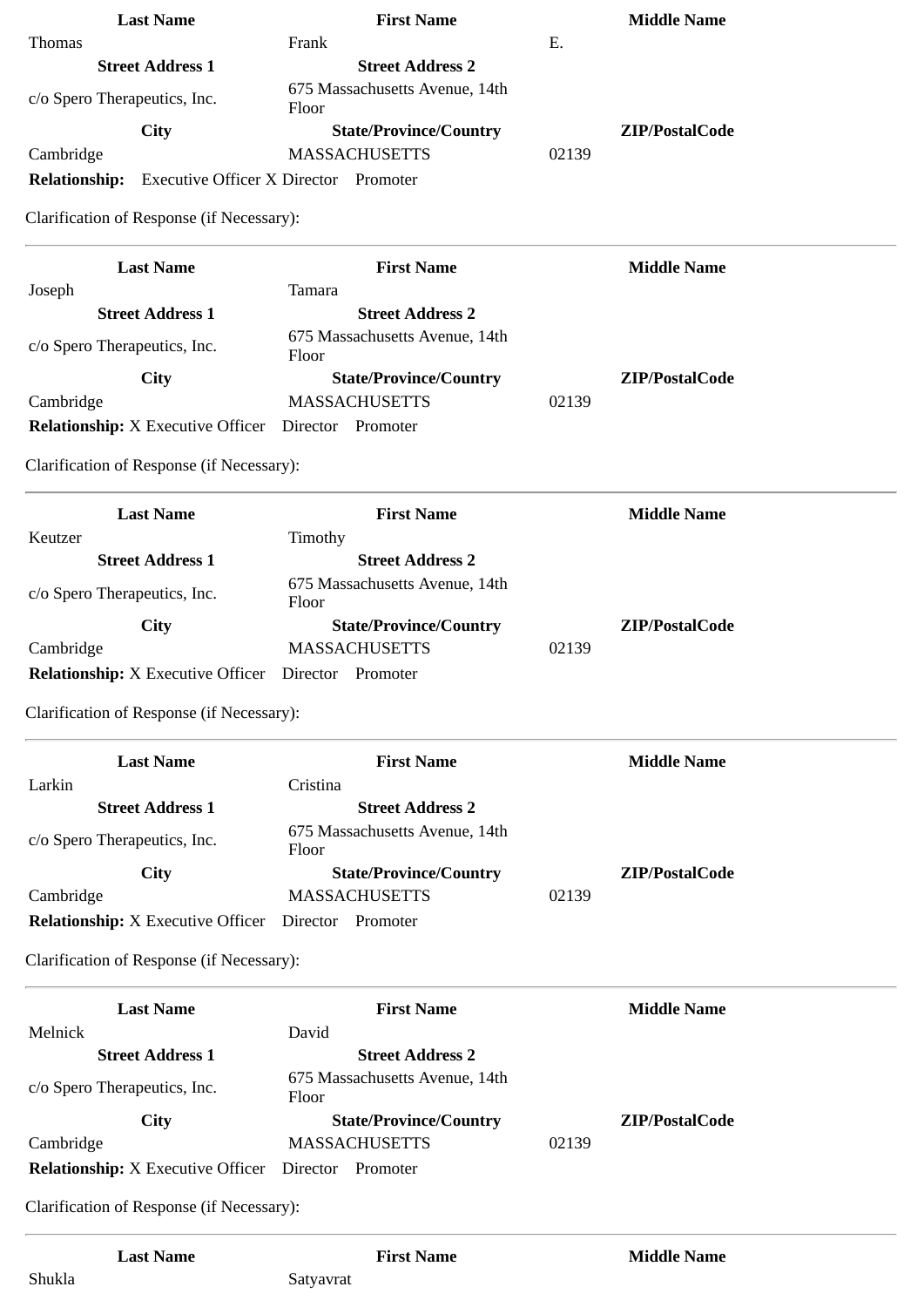## **Street Address 1 Street Address 2**

c/o Spero Therapeutics, Inc. 675 Massachusetts Avenue, 14th

Floor

Cambridge MASSACHUSETTS 02139

**Relationship:** X Executive Officer Director Promoter

Clarification of Response (if Necessary):

## 4. Industry Group

| Agriculture                                           |                | Health Care                | Retailing                 |
|-------------------------------------------------------|----------------|----------------------------|---------------------------|
| <b>Banking &amp; Financial Services</b>               |                | X Biotechnology            | <b>Restaurants</b>        |
| <b>Commercial Banking</b>                             |                | Health Insurance           | Technology                |
| Insurance                                             |                | Hospitals & Physicians     | Computers                 |
| Investing<br><b>Investment Banking</b>                |                | Pharmaceuticals            | Telecommunications        |
| Pooled Investment Fund                                |                | Other Health Care          | Other Technology          |
| Is the issuer registered as                           |                | Manufacturing              | Travel                    |
| an investment company under<br>the Investment Company |                | <b>Real Estate</b>         | Airlines & Airports       |
| Act of 1940?                                          |                | Commercial                 | Lodging & Conventions     |
| Yes                                                   | N <sub>0</sub> | Construction               | Tourism & Travel Services |
| Other Banking & Financial Services                    |                | <b>REITS &amp; Finance</b> | Other Travel              |
| <b>Business Services</b>                              |                | Residential                | Other                     |
| Energy                                                |                | <b>Other Real Estate</b>   |                           |
| Coal Mining                                           |                |                            |                           |

### 5. Issuer Size

Oil & Gas

Other Energy

Electric Utilities

 Energy Conservation Environmental Services

| <b>Revenue Range</b>             | OR. | <b>Aggregate Net Asset Value Range</b> |
|----------------------------------|-----|----------------------------------------|
| No Revenues                      |     | No Aggregate Net Asset Value           |
| $$1 - $1,000,000$                |     | $$1 - $5,000,000$                      |
| $$1,000,001 - $5,000,000$        |     | \$5,000,001 - \$25,000,000             |
| $$5,000,001 -$<br>\$25,000,000   |     | $$25,000,001 - $50,000,000$            |
| $$25,000,001 -$<br>\$100,000,000 |     | \$50,000,001 - \$100,000,000           |
| Over \$100,000,000               |     | Over \$100,000,000                     |
| X Decline to Disclose            |     | Decline to Disclose                    |
| Not Applicable                   |     | Not Applicable                         |
|                                  |     |                                        |

6. Federal Exemption(s) and Exclusion(s) Claimed (select all that apply)

| Rule $504(b)(1)$ (not (i), (ii) or (iii))<br>Investment Company Act Section 3(c) |                    |
|----------------------------------------------------------------------------------|--------------------|
| Rule 504 (b) $(1)(i)$<br>Section $3(c)(1)$                                       | Section $3(c)(9)$  |
| Rule 504 (b) $(1)(ii)$<br>Section $3(c)(2)$<br>Rule 504 (b) $(1)(iii)$           | Section $3(c)(10)$ |
| Section $3(c)(3)$<br>X Rule 506(b)                                               | Section $3(c)(11)$ |
| Rule $506(c)$<br>Section $3(c)(4)$                                               | Section $3(c)(12)$ |

# **City State/Province/Country ZIP/PostalCode**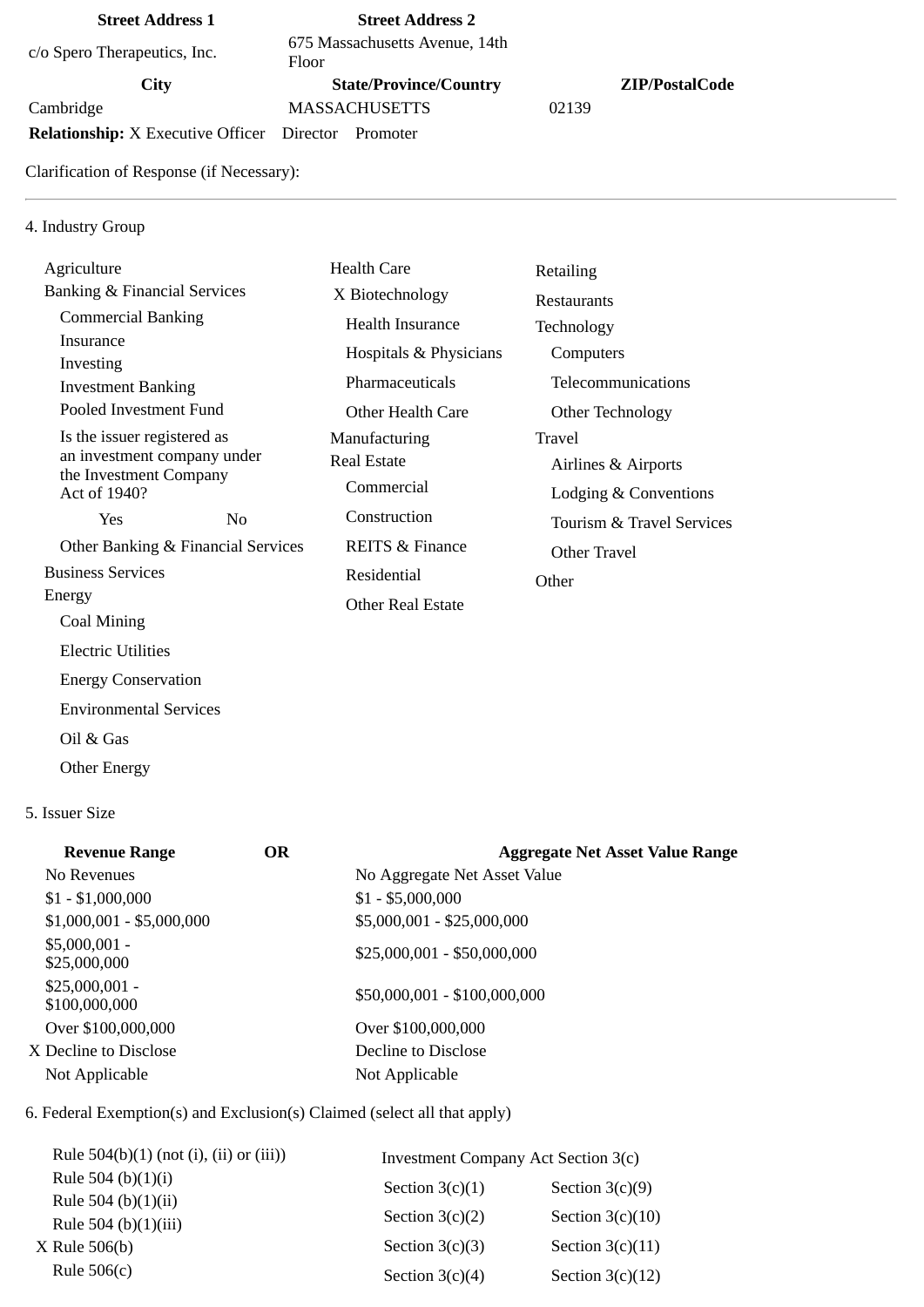| Securities Act Section 4(a)(5)                                                                                                                                                   |                                                       |                      | Section $3(c)(5)$        |                                                                                                                           | Section $3(c)(13)$                |        |                    |  |  |
|----------------------------------------------------------------------------------------------------------------------------------------------------------------------------------|-------------------------------------------------------|----------------------|--------------------------|---------------------------------------------------------------------------------------------------------------------------|-----------------------------------|--------|--------------------|--|--|
|                                                                                                                                                                                  |                                                       |                      | Section $3(c)(6)$        |                                                                                                                           | Section $3(c)(14)$                |        |                    |  |  |
|                                                                                                                                                                                  |                                                       |                      | Section $3(c)(7)$        |                                                                                                                           |                                   |        |                    |  |  |
| 7. Type of Filing                                                                                                                                                                |                                                       |                      |                          |                                                                                                                           |                                   |        |                    |  |  |
| X New Notice Date of First Sale 2021-06-30<br>First Sale Yet to Occur<br>Amendment                                                                                               |                                                       |                      |                          |                                                                                                                           |                                   |        |                    |  |  |
| 8. Duration of Offering                                                                                                                                                          |                                                       |                      |                          |                                                                                                                           |                                   |        |                    |  |  |
| Does the Issuer intend this offering to last more than one year?                                                                                                                 |                                                       |                      |                          | Yes X No                                                                                                                  |                                   |        |                    |  |  |
| 9. Type(s) of Securities Offered (select all that apply)                                                                                                                         |                                                       |                      |                          |                                                                                                                           |                                   |        |                    |  |  |
| X Equity<br>Debt<br>Option, Warrant or Other Right to Acquire Another Security<br>Security to be Acquired Upon Exercise of Option, Warrant or<br>Other Right to Acquire Security |                                                       |                      |                          | Pooled Investment Fund Interests<br>Tenant-in-Common Securities<br><b>Mineral Property Securities</b><br>Other (describe) |                                   |        |                    |  |  |
| 10. Business Combination Transaction                                                                                                                                             |                                                       |                      |                          |                                                                                                                           |                                   |        |                    |  |  |
| Is this offering being made in connection with a business combination transaction, such<br>Yes X No<br>as a merger, acquisition or exchange offer?                               |                                                       |                      |                          |                                                                                                                           |                                   |        |                    |  |  |
| Clarification of Response (if Necessary):                                                                                                                                        |                                                       |                      |                          |                                                                                                                           |                                   |        |                    |  |  |
| 11. Minimum Investment                                                                                                                                                           |                                                       |                      |                          |                                                                                                                           |                                   |        |                    |  |  |
| Minimum investment accepted from any outside investor \$0 USD                                                                                                                    |                                                       |                      |                          |                                                                                                                           |                                   |        |                    |  |  |
| 12. Sales Compensation                                                                                                                                                           |                                                       |                      |                          |                                                                                                                           |                                   |        |                    |  |  |
| Recipient                                                                                                                                                                        |                                                       |                      |                          | Recipient CRD Number X None                                                                                               |                                   |        |                    |  |  |
| (Associated) Broker or Dealer X None                                                                                                                                             |                                                       |                      | Number                   |                                                                                                                           | (Associated) Broker or Dealer CRD | X None |                    |  |  |
|                                                                                                                                                                                  | <b>Street Address 1</b>                               |                      |                          |                                                                                                                           | <b>Street Address 2</b>           |        |                    |  |  |
| City                                                                                                                                                                             |                                                       |                      |                          | State/Province/Country                                                                                                    |                                   |        | ZIP/Postal<br>Code |  |  |
| State(s) of Solicitation (select all that apply)<br>Check "All States" or check individual<br><b>States</b>                                                                      |                                                       | All<br><b>States</b> |                          | Foreign/non-US                                                                                                            |                                   |        |                    |  |  |
| 13. Offering and Sales Amounts                                                                                                                                                   |                                                       |                      |                          |                                                                                                                           |                                   |        |                    |  |  |
| <b>Total Offering Amount</b><br><b>Total Amount Sold</b><br>Total Remaining to be Sold                                                                                           | \$39,999,985 USD or<br>\$39,999,985 USD<br>\$0 USD or |                      | Indefinite<br>Indefinite |                                                                                                                           |                                   |        |                    |  |  |
| Clarification of Response (if Necessary):                                                                                                                                        |                                                       |                      |                          |                                                                                                                           |                                   |        |                    |  |  |
| 14. Investors                                                                                                                                                                    |                                                       |                      |                          |                                                                                                                           |                                   |        |                    |  |  |
| Select if securities in the offering have been or may be sold to persons who do not qualify as accredited                                                                        |                                                       |                      |                          |                                                                                                                           |                                   |        |                    |  |  |

investors, and enter the number of such non-accredited investors who already have invested in the offering. Regardless of whether securities in the offering have been or may be sold to persons who do not qualify as accredited investors, enter the total number of investors who already have invested in the offering:

 $\boxed{1}$